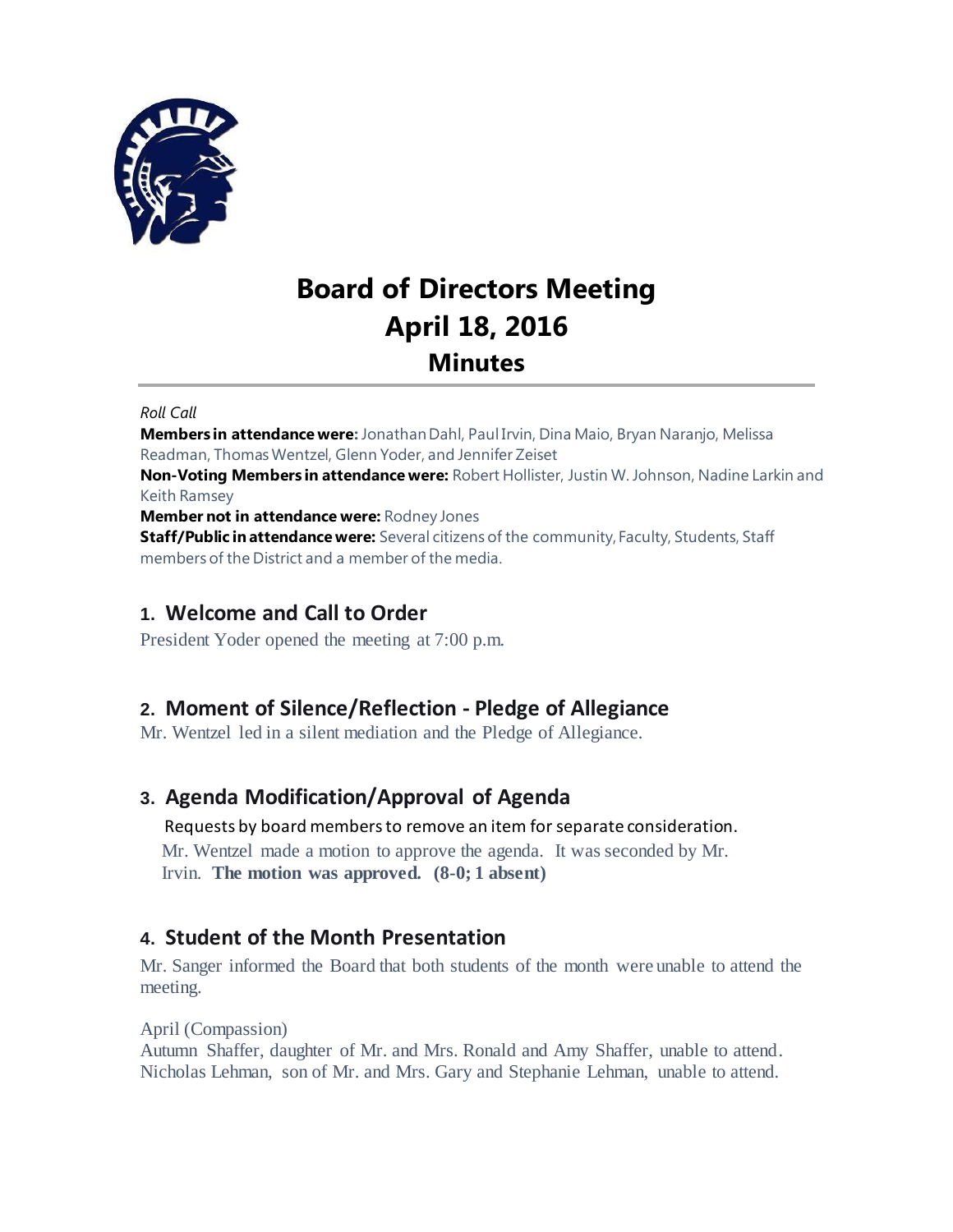### **5. Citizens' Comments**

At this time we will invite public comment on any topic that is within the Board's jurisdiction. Please also note that the public is invited to attend our Committee Meetings where much of the discussion and deliberation of agenda topics is conducted. (Committee Meetings are held in the Community Hall at the Garden Spot Complex at 7 p.m. on the second Monday of the month.)

Lee Schaeffer, New Holland

Mr. Schaeffer said a prayer.

# **6. Special Presentation**

No Special Presentation.

### **7. Consent Agenda**

Items listed under the *Consent Agenda* section of our Board Meeting Agenda are considered to be routine and are acted on by the Board in one motion. There is no Board discussion of these items individually prior to the Board vote unless a member of the Board requests that a specific item be removed from the Consent Agenda. Requests to remove an item from the Consent Agenda will be accepted at agenda section 3. Agenda Modification/Approval of Agenda. (Requests to remove an item for separate consideration). Items Removed from the Consent Agenda will be moved to agenda section "Action Items."

Mr. Wentzel made a motion to approve the consent agenda. It was seconded by Mr. Irvin. **The motion was approved. (8-0; 1 absent)**

- **a. Approval of Minutes**
- **b. Treasurer's Report**
- **c. Approve Personnel Report**
- **d. Bills Paid**
- **e. Cafeteria Fund Treasurer's Report**
- **f. Investments**
- **g. Student Activity Account**
- **h. Approve Budgetary Transfers**
- **i. Bid Award for the Parking Lot Project at the Blue Ball Elementary School**
- **j. Increase in Breakfast, Lunch and Milk Prices effective for 2016-17 school year** The Healthy, Hunger-Free Kids Act, which is effective July 1, 2011, requires schools participating in the School Nutrition Programs to price their school lunches so the reimbursement received for free meals or reduced price meals are not offsetting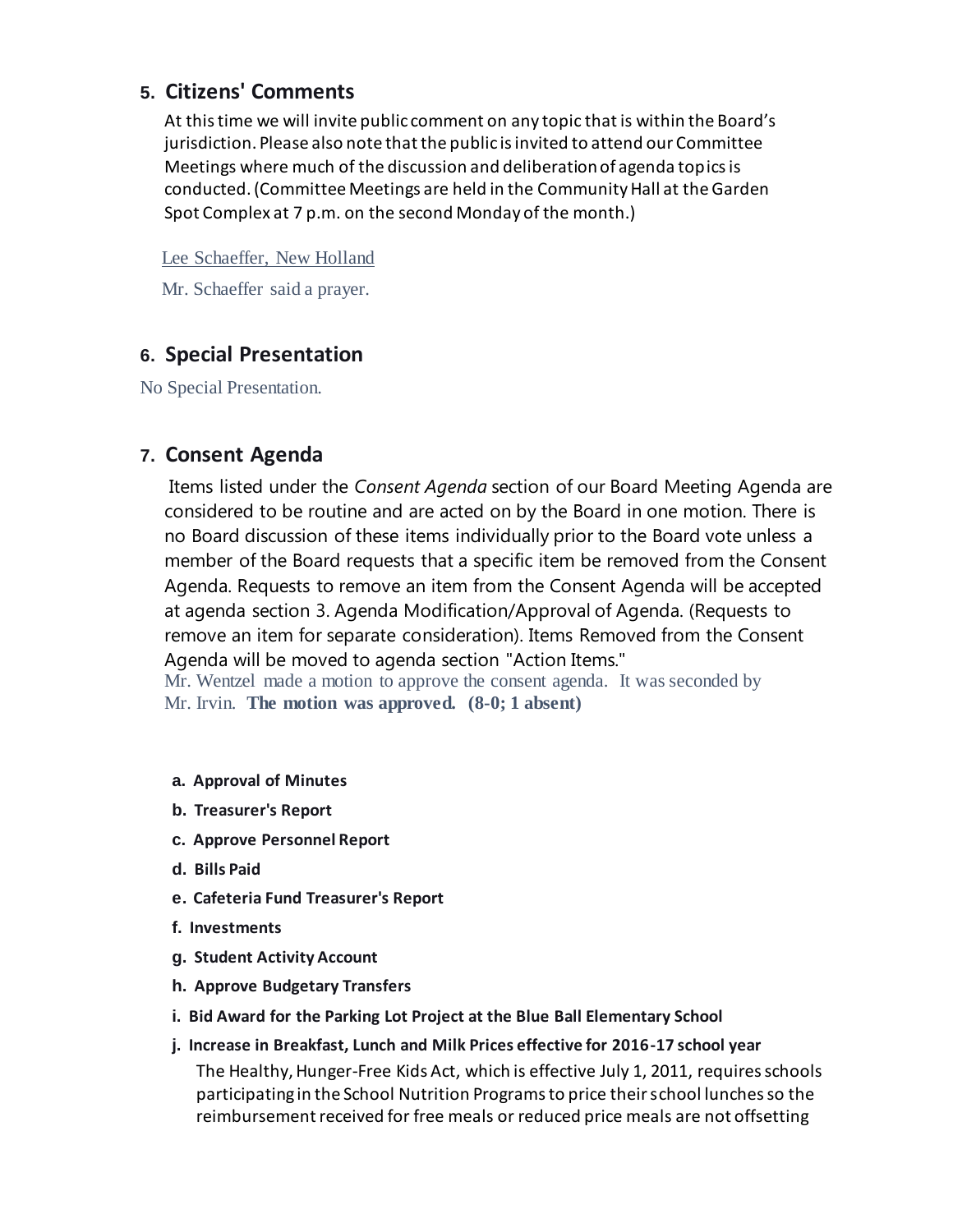the cost to produce the paid meal.

For 2016-17, District's that charged less than \$2.78 for paid lunches in 2015-16 are required to adjust their lunch prices.

We are recommending increasing prices for next year per the attached document.

#### **k. Designation of Agent Resolution**

This resolution designates the Chief of Finance and Operations to execute all documents necessary to request reimbursement for the snow storm on January 22-23, 2016.

#### **l. Approve the Chief of Finance and Operations Signing the Voluntary Accident Insurance Renewal Application for 2016-17**

The voluntary accident coverage is renewing with no change in rates. School Time Coverage - \$36.00 per student 24 Hour Coverage - \$125.00 per student

**m. Permission for Dr. Hollister to attend the H.R. Retreat sponsored by the Lancaster Lebanon IU13 at the end of April.**

#### **n. Post for an Elementary Assistant Principal to be shared at all three buildings, but primarily at Blue Ball and New Holland.**

Post for an Elementary Assistant Principal to be shared at all three buildings, but primarily at Blue Ball and New Holland. The position will be advertised as a one year pilot and then reviewed.

### **8. Action Items**

Items Removed from Consent Agenda for Separate Consideration

### **9. Reports**

#### **a. Lancaster County Tax Collection Bureau**

No meeting. Next meeting June 15, 2016

Mr. Ramsey reported that the Lancaster County Tax Collection Bureau did not meet. The next meeting would take place on June 15<sup>th</sup>.

#### **b. Lancaster-Lebanon IU13**

Mr. Irvin reported that the Lancaster-Lebanon IU13 Board met on April 13th and shared several highlights from the board meeting report: He reported that the IU13 Board approved \$9,903,842.46 in disbursements and approved several new or extended service contracts for Business Services, Early Childhood and Special Education Services, Instructional Services, Technology Services, and Human Resource Services. There were fourteen  $(14)$  resignations, three  $(3)$  terminations, four  $(4)$ retirements, seventy-two (72) new hires, fourteen (14) changes in position or salaries, and four (4) leave of absences.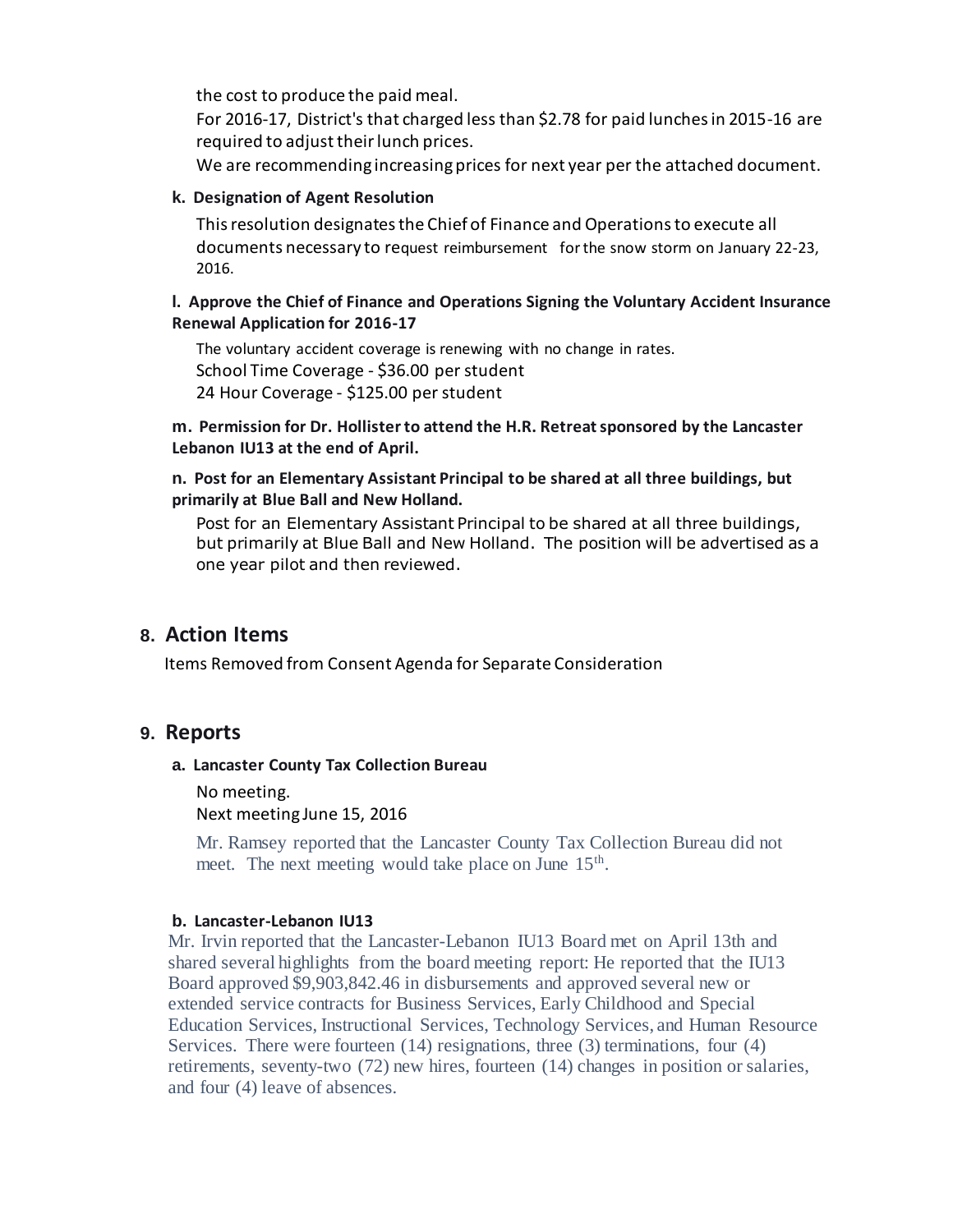He also reported that the Board appointed the Board Officer Nominating Committee.

#### **c. Lancaster CTC**

Mrs. Readman reported that she was unable to attend the March JOC meeting. There was nothing to report.

#### **d. Legislative**

Mr. Wentzel reported on two Bills of note. The first, House Bill 805, plans to protect excellent teachers by ending the process of seniority-based layoffs during times of economic need and the second, an amendment that will require charter and cyber schools to establish policies for unexcused absences which will remove school districts from having to enforce compulsory attendance.

Mr. Wentzel also announced that "Primary Day" was April 26, 2016 and encouraged everyone to go out and vote.

### **10. Superintendent's Report**

Dr. Hollister presented a request for a formal exploration of a partnership of shared leadership structure between Eastern Lancaster County School District and Columbia Borough School District. He noted that he, as the Superintendent of record, would take responsibility of both school districts with an onsite manager at Columbia. He indicated that more information would be presented at the May  $26<sup>th</sup>$  Board Meeting. Dr. Hollister presented several talking points about the possible partnership including cost savings, shared professional development, and the benefits to both school district from joint operation. He noted that this was not a merger due to the geographical limits.

Board Members and Administration discussed the possible partnership contract, their concerns, and the opportunities that the shared leadership would create.

Dr. Hollister reported several student successes. He announced that Michael Wagner won the PAS Diesel State Award and several elementary students where part of the District 7 Youth String Festival at Conestoga Valley. He also praised the Garden Spot Performing Arts for their production of Cinderella.

Dr. Hollister informed the Board that he was still recommending the Gunshot technology software for the District. He indicated that he was currently following up with several schools that already have the system in place and would get back to the Board with answers to some of their questions.

### **11. Announcements**

Dr. Hollister announced that there would be an executive session after the meeting to discuss contract negotiations with teacher association.